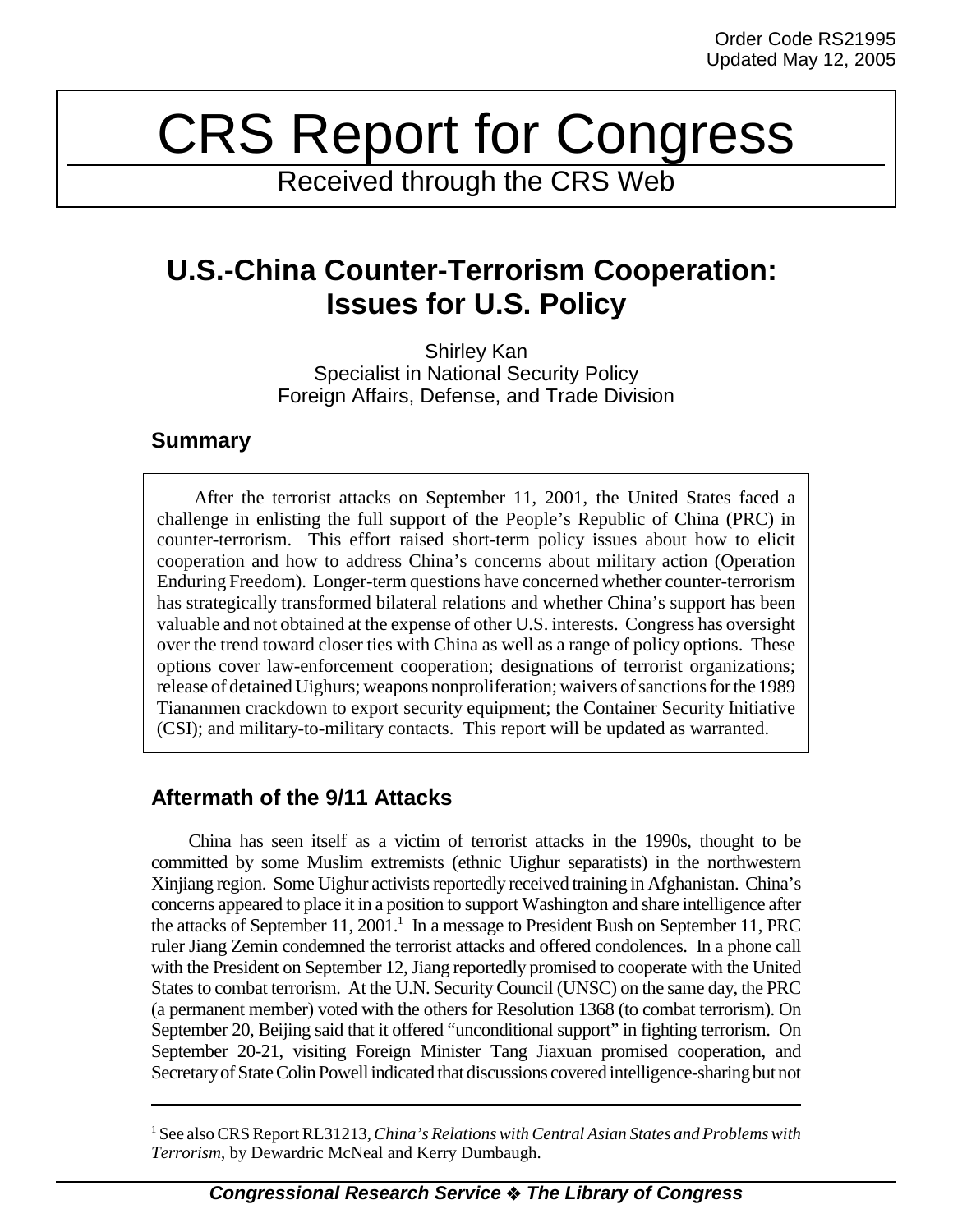military cooperation. PRC counter-terrorism experts attended a "productive" initial meeting on September 25, 2001, in Washington. On September 28, 2001, China voted with all others in the UNSC for Resolution 1373, reaffirming the need to combat terrorism.

PRC promises of support for the U.S. fight against terrorism, however, were qualified by other initial statements expressing concerns about U.S. military action. China also favored exercising its decision-making authority at the UNSC, where it has veto power. Initial commentary in official PRC media faulted U.S. intelligence and U.S. defense and foreign policies (including that on missile defense) for the attacks. On September 18, 2001, in a phone call with British Prime Minister Tony Blair, Jiang said that war against terrorism required conclusive evidence, specific targets to avoid hurting innocent people, compliance with the U.N. Charter, and a role for the Security Council. Also, observers were appalled at the reported gleeful anti-U.S. reactions in the PRC's online chat rooms after the attacks.

In Tokyo, on January 21, 2002, at a conference on reconstruction aid to Afghanistan, China pledged \$1 million, in addition to humanitarian goods worth \$3.6 million. But three days later, Jiang promised to visiting Afghan interim leader Hamid Karzai additional reconstruction aid of \$150 million spread over four to five years. Of this \$150 million, China offered \$47 million by 2003 and offered \$15 million in 2004.<sup>2</sup>

In 2002, some news articles reported suspicions that China's military, the People's Liberation Army (PLA), supported the Taliban and Al Qaeda in Afghanistan and sold antiaircraft missiles and other weapons to Al Qaeda.<sup>3</sup> However, Defense Secretary Donald Rumsfeld told reporters in August 2002, that Afghanistan is "filled with weapons" and that "you do find things from China, but you find them from country after country after country." He added, "a lot of it is quite old and probably not stable."4

#### **Policy Analysis**

The extent of U.S.-China counter-terrorism cooperation has been limited, but the tone and context of counter-terrorism helped to stabilize — if not transform — the bilateral relationship. In the short-term, U.S. security policy toward Beijing sought counter-terrorism cooperation, shifting from issues about weapons proliferation and military maritime safety (in the wake of the EP-3/F-8 aircraft collision crisis of April 2001).<sup>5</sup> Given the mixed state of bilateral ties after the collision crisis, Beijing's diplomatic support met much of U.S. expectations. Testifying to Congress in February 2002, Secretary of State Colin Powell praised Beijing's diplomatic support, saying "China has helped in the war against terrorism."6

4 Department of Defense, news briefing, Secretary Rumsfeld and General Myers, August 9, 2002.

<sup>&</sup>lt;sup>2</sup> "China to Offer \$15m for Afghan Reconstruction," *Xinhua*, Apr. 1, 2004.

<sup>3</sup> Bill Gertz, "China-made Artillery Seized in Afghanistan," *Washington Times*, April 12, 2002; "China-trained Taliban," *Washington Times*, June 21, 2002; Scott Baldauf, "Al Qaeda Massing for New Fight" and "How Al Qaeda Seeks to Buy Chinese Arms," *Christian Science Monitor*, Aug. 9 and 23, 2002.

<sup>5</sup> See CRS Report RL30946, *China-U.S. Aircraft Collision Incident of April 2001: Assessments and Policy Implications*, coordinated by Shirley Kan.

<sup>6</sup> Senate Foreign Relations Committee, hearing, *Fiscal Year 2003 Foreign Affairs Budget,* Feb. (continued...)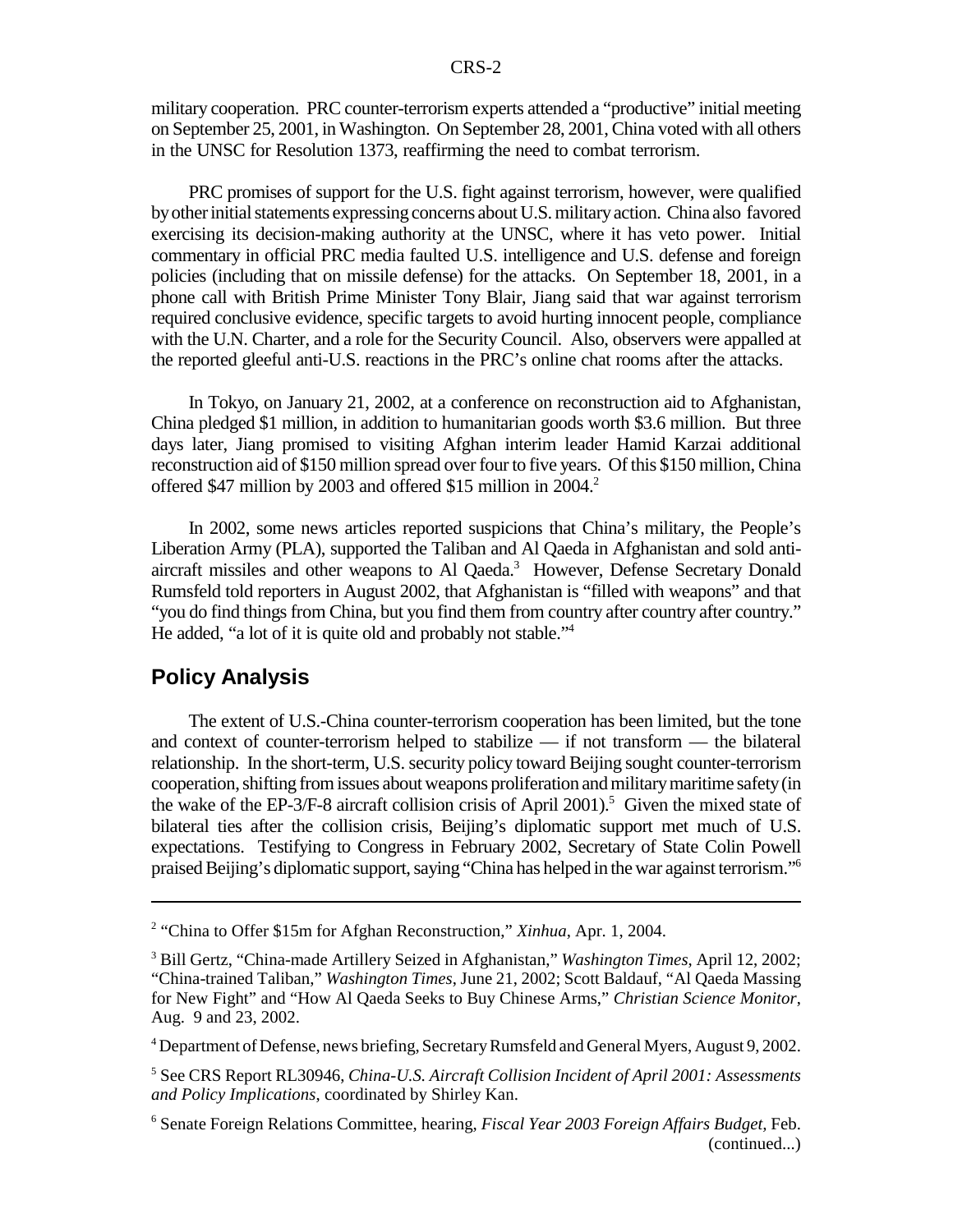Concerning other support, including any cooperation by the PLA, the commanders of the Central and Pacific Commands, Gen. Tommy Franks and Adm. Dennis Blair, separately confirmed in April 2002 that China did not provide military cooperation (nor was it requested) in Operation Enduring Freedom in Afghanistan (e.g., basing, staging, or overflight) and that its shared intelligence was not specific enough, particularly as compared to cooperation from the Philippines, Singapore, and Malaysia.<sup>7</sup> The Pentagon's June 2002 report on foreign contributions in the counter-terrorism war did not include China among the 50 countries in the coalition.<sup>8</sup> In December 2002, Assistant Secretary of State James Kelly confirmed intelligence-sharing, saying "we are sharing [counter-terrorism] information to an unprecedented extent but making judgments independently."9

China's long-standing relationship with nuclear-armed Pakistan was an important factor in considering the significance of Beijing's support, especially with concerns about the viability of Pakistani President Pervez Musharraf's government. Some said that Pakistan's cooperation with the United States must come with PRC acquiescence, pointing to a PRC envoy's meeting with Musharraf on September 18, 2001. However, on September 13, 2001, Musharraf had agreed to fight with the United States against bin Laden.<sup>10</sup> The PRC has reportedly provided Pakistan with nuclear and missile technology. China could provide intelligence about Pakistan's nuclear weapons and any suspected technology transfers out of Pakistan to countries like North Korea, Iran, and Libya.

In the long term, counter-terrorism may hold strategic implications for the U.S.-PRC relationship. It has remained debatable as to whether such cooperation has fundamentally transformed the bilateral relationship. Policymakers have watched to see whether Beijing's leaders have used the opportunity to improve bilateral ties, especially on weapons nonproliferation issues. In his State of the Union speech on January 29, 2002, President Bush expressed his expectation that "in this moment of opportunity, a common danger is erasing old rivalries. America is working with Russia and China and India, in ways we have never before, to achieve peace and prosperity." Nonetheless, Director of Central Intelligence George Tenet testified to Congress in February 2002, that the 9/11 attacks did not change "the fundamentals" of China's approach to us.<sup>11</sup>

 $6$  (...continued)

<sup>5, 2002.</sup>

<sup>&</sup>lt;sup>7</sup> Foreign Press Center Briefing, General Tommy Franks, Commander, U.S. Central Command, Washington, Apr. 11, 2002; Press Roundtable with Adm. Dennis Blair, Commander, U.S. Pacific Command, Hong Kong, Apr. 18, 2002.

 $8$  Department of Defense, "Fact Sheet: International Contributions to the War Against Terrorism," June 14, 2002.

<sup>&</sup>lt;sup>9</sup> Assistant Secretary of State for East Asian and Pacific Affairs, "U.S.-East Asia Policy: Three Aspects," Woodrow Wilson Center, Washington, Dec. 11, 2002.

 $10$  First reported by Dan Balz, Bob Woodward, and Jeff Himmelman, "Thursday, September 13," *Washington Post*, Jan. 29, 2002; and confirmed in the 9/11 Commission's report, *Final Report of the National Commission on Terrorist Attacks Upon the United States,* July 22, 2004.

<sup>&</sup>lt;sup>11</sup> Senate Select Committee on Intelligence, hearing, *Worldwide Threats: Converging Dangers in a Post-9/11 World,* Feb. 6, 2002.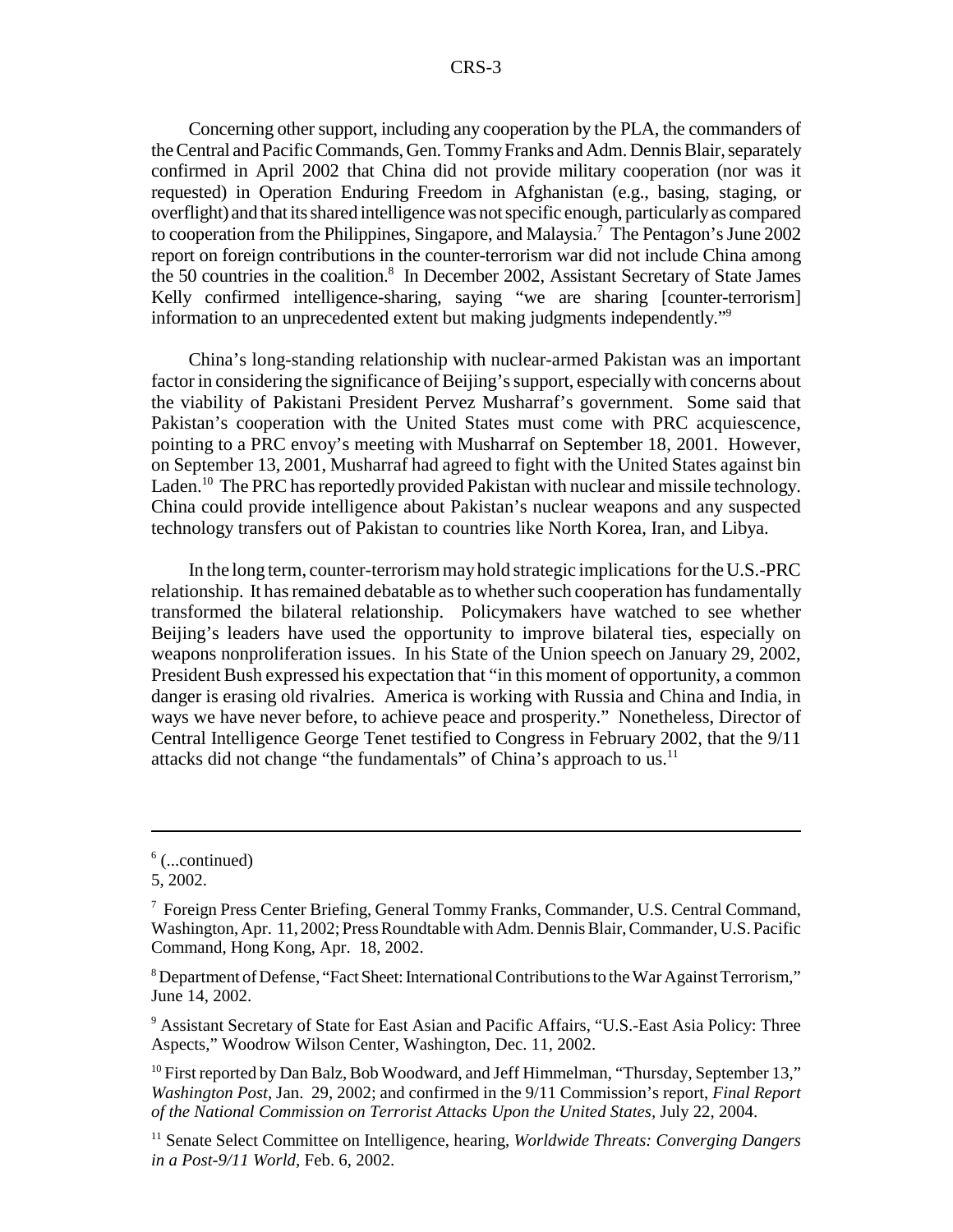The PRC's concerns about domestic terrorism, U.S.-PRC relations, China's international standing in a world dominated by U.S. power (particularly after the terrorist attacks), and its image as a responsible leader helped explain China's supportive stance. However, Beijing also worried about U.S. military action near China, U.S.-led alliances, Japan's active role in the war (as quickly promised by Prime Minister Junichiro Koizumi), greater U.S. (and Russian) influence in Central and South Asia at PRC expense, and U.S. support for Taiwan — all exacerbating long-standing fears of "encirclement." China issued a Defense White Paper in December 2002. It said that major powers remained in competition but that since the September 2001 attacks against the United States, countries have increased cooperation. Although this paper contained veiled criticisms of the United States for its military buildup, stronger alliances in Asia, and increased arms sales to and enhanced military ties with Taiwan, it did not criticize the United States by name as in the Defense White Paper of 2000. However, the Defense White Paper of December 2004 again criticized the United States by name.

#### **Options and Implications for U.S. Policy**

**Summits and Strategic Ties.** The counter-terrorism campaign helped to stabilize U.S.-PRC relations up to the highest level, which faced tensions early in the Bush Administration in April 2001 with the EP-3 aircraft collision crisis and U.S. approvals of arms sales to Taiwan. According to the Final Report of the 9/11 Commission issued in July 2004, President Bush chaired a National Security Council meeting on the night of September 11, 2001, in which he contended that the attacks provided a "great opportunity" to engage Russia and China. President Bush traveled to Shanghai in October 2001 for his first meeting with then PRC President Jiang Zemin at the Leaders' Meeting of the Asia Pacific Economic Cooperation (APEC) forum. Bush called the PRC an important partner in the global coalition against terrorists but also warned Jiang that the "war on terrorism must never be an excuse to persecute minorities." On February 21-22, 2002, the President visited Beijing (a trip postponed in October), after Tokyo and Seoul. The President then hosted Jiang at Bush's ranch in Crawford, TX, on October 25, 2002, and Bush said that the two countries were "allies" in fighting terrorism.

**FBI Office in Beijing.** On December 6, 2001, Francis Taylor, the State Department's Coordinator for Counter-terrorism, ended talks in Beijing that reciprocated the September 25 meeting in Washington. He announced that the PRC agreed to give "positive consideration" to a long-sought U.S. request for the FBI to set up a Legal Attaché office at the U.S. Embassy, that counter-terrorism consultations would occur semi-annually, and that the two sides would set up a Financial Counter-Terrorism Working Group. He reported that Beijing's cooperation has entailed coordination at the U.N., intelligence-sharing, law enforcement liaison, and monitoring of financial networks.12 The PRC approved the FBI office in February 2002, and the first semi-annual meeting on terrorist financing was held at the Treasury Department in late May. The FBI attaché arrived at the U.S. Embassy in Beijing in September 2002.

**Designations as Terrorist Organizations.** Further questions concern the U.S. stance on the PRC's policy toward Uighur people from Xinjiang and claims against what it calls "East Turkistan" terrorist organizations. Although Taylor confirmed that there are "people from western China that are involved in terrorist activities in Afghanistan," he

 $12$  Department of State, press conference, Beijing, Dec. 6, 2001.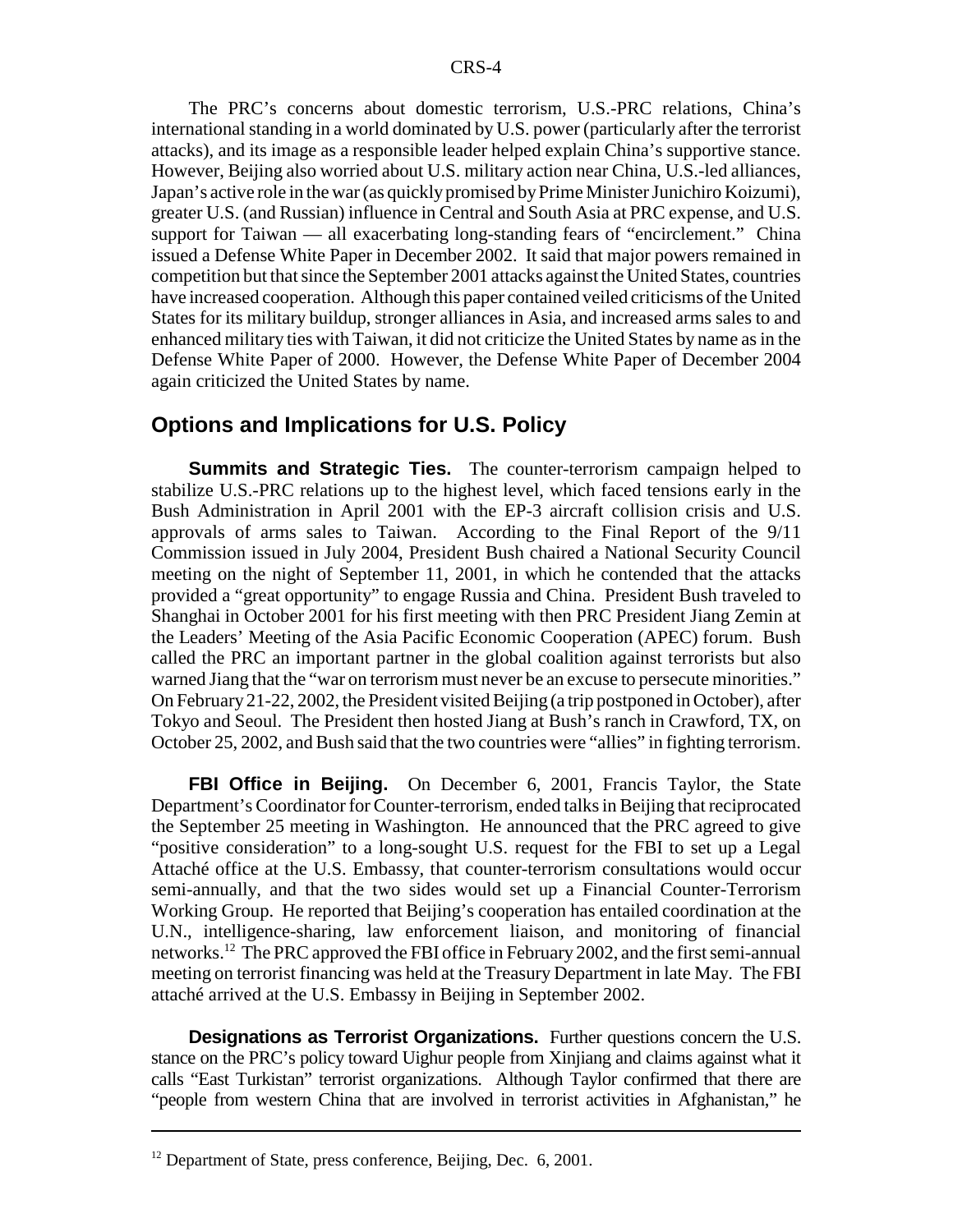rejected the view that "all of the people of western China are indeed terrorists" and urged Beijing to deal politically with their "legitimate" social and economic challenges and not through counter-terrorism means. Taylor also stated that the United States did not agree that "East Turkestan" forces are terrorists. He confirmed that the U.S. military captured PRC citizens from western China who were involved with Al Qaeda in Afghanistan.

Nonetheless, while in Beijing on August 26, 2002, Deputy Secretary of State Richard Armitage announced that, after months of bilateral discussions, he designated the East Turkistan Islamic Movement (ETIM) as a terrorist group that committed acts of violence against unarmed civilians. China had issued a report on January 21, 2002, saying that "East Turkestan" terrorist groups launched attacks with bin Laden's support since the 1990s, and ETIM was one of the groups in the report. The U.S. Embassy in Beijing suggested that ETIM planned to attack the U.S. Embassy in Kyrgyzstan.<sup>13</sup> The State Department designated ETIM as a terrorist organization under Executive Order 13224 (to freeze assets) but not as a Foreign Terrorist Organization (under the Immigration and Nationality Act). In December 2002, Assistant Secretary of State James Kelly defended the action taken against ETIM as a step based on U.S. evidence that ETIM has links to Al Qaeda and committed violence against civilians, "not as a concession to the PRC."14

**Detained Uighurs.** A related question pertains to the fate of Uighurs captured during U.S. fighting with Al Qaeda in Afghanistan, but whom are claimed by the PRC as its citizens for legal action in China and whom PRC authorities might seek to interrogate. In May 2004, Amnesty International said that, in 2002, the United States allowed PRC officials to participate in interrogations and mistreatment of ethnic Uighurs held at the prison at Guantanamo Bay, Cuba. Then, in July 2004, Amnesty International urged the United States not to turn the 22 detained Uighurs over to China, where they would face torture and execution in China's campaign to repress the Uighur people in the name of "counter-terrorism."<sup>15</sup> Other options include sending them to a third country and resettling them in the United States. By 2004, U.S. officials said they determined that the Uighurs detained at Guantanamo Bay have no more intelligence value, but the United States cannot find a third country to accept them, while ruling out their return to China.<sup>16</sup> In August 2004, Secretary of State Colin Powell confirmed the dilemma, saying that "the Uighurs are not going back to China, but finding places for them is not a simple matter, but we are trying to find places for them."17 The United States unsuccessfully approached a number of countries, including Germany, Switzerland, Finland, Norway, Italy, France, Portugal, Austria, and Turkey, and the State Department reportedly might consider

<sup>13</sup> Philip Pan, "U.S. Warns of Plot by Group in W. China," *Washington Post*, Aug. 29, 2002.

<sup>&</sup>lt;sup>14</sup> James Kelly, Assistant Secretary of State for East Asian and Pacific Affairs, "U.S.-East Asia Policy: Three Aspects," Woodrow Wilson Center, Washington, Dec. 11, 2002.

<sup>15 &</sup>quot;Group Says Chinese Saw Detainees," *Washington Post*, May 26, 2004; Amnesty International, "China: Fleeing Uighurs Forced Back to "Anti-Terror" Torture and Execution," July 7, 2004.

<sup>16</sup> Guy Dinmore and James Kynge, "China Torture Fears Curb Guantanamo Releases," *Financial Times*, June 23, 2004; and David Cloud and Ian Johnson, "In Post-9/11 World, Chinese Dissidents Pose U.S. Dilemma," *Wall Street Journal*, Aug. 3, 2004.

<sup>&</sup>lt;sup>17</sup> Secretary of State Colin Powell, "Roundtable with Japanese Journalists," Aug. 12, 2004.